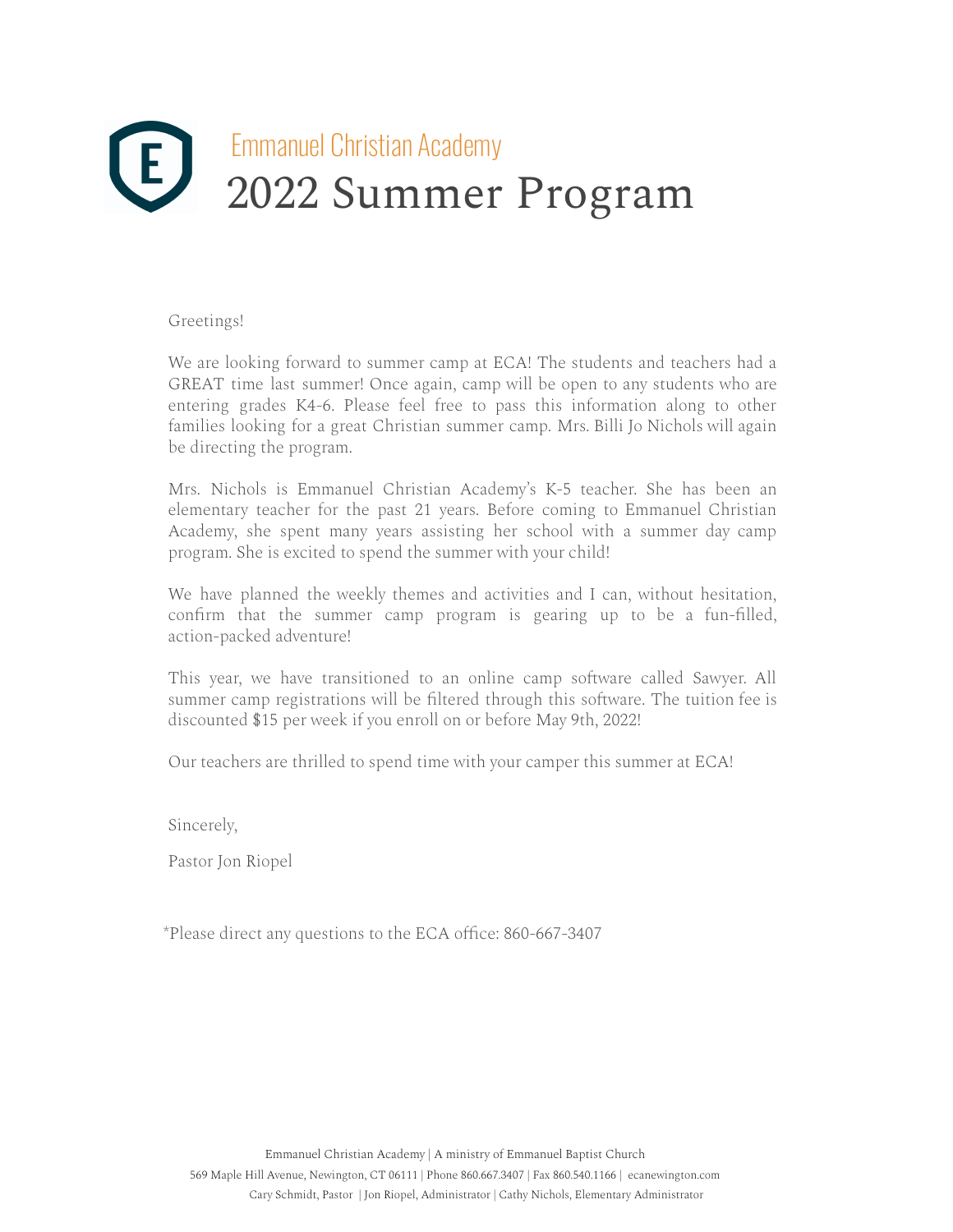### FEE SCHEDULE

#### ONLINE REGISTRATION

To register for camp, please visit our website at ecanewington.com/summer-camp. All summer camp registrations will be completed online through a camp software called Sawyer. Please read through the "Online Tips for Sawyer" section at the end of this document to ensure a simple and smooth registration process.

#### EARLY BIRD TUITION (before May 9th, 2022)

| Registration Fee          | \$50 one-time fee |
|---------------------------|-------------------|
| 5 Day Program (Full-Time) | $$185$ weekly     |
| 3 Day Program (Part-Time) | $$135 \, weekly$  |
| Second Child              | 25% off           |
| Third Child +             | $35\%$ off        |

#### REGULAR TUITION (after May 9th, 2022)

| Registration Fee          | \$50 one-time fee |
|---------------------------|-------------------|
| 5 Day Program (Full-Time) | $$200$ weekly     |
| 3 Day Program (Part-Time) | $$150$ weekly     |
| Second Child              | 25% off           |
| Third Child +             | $35\%$ off        |

#### BEFORE / AFTER CARE ( 7AM-8AM, 4PM-5:30PM)

Before / After Care Fee \$12 *per hour* After 5:30pm \$20 *per hour \*Before Care and After Care arrangements must be made in advance*

#### PARENT/GUARDIAN BILLING AGREEMENT

- 1. For participating students, additional minimal fees will be charged weekly for field trips and hot lunch.
- 2. ALL accounts with ECA must be at a zero balance before a child can be considered enrolled or attend.
- 3. Any days I sign up for will be billed regardless of attendance, unless changes are clearly communicated to the camp director at least 7 days prior to a canceled/added date. Any additional days will be billed accordingly.
- 4. Hot lunches will be available daily for \$7 per day and be charged to your account:

| Monday   Lunchables     |                |                                              |
|-------------------------|----------------|----------------------------------------------|
| Thursday   Mac & Cheese | Friday   Pizza | *Each meal will come with chips and a drink. |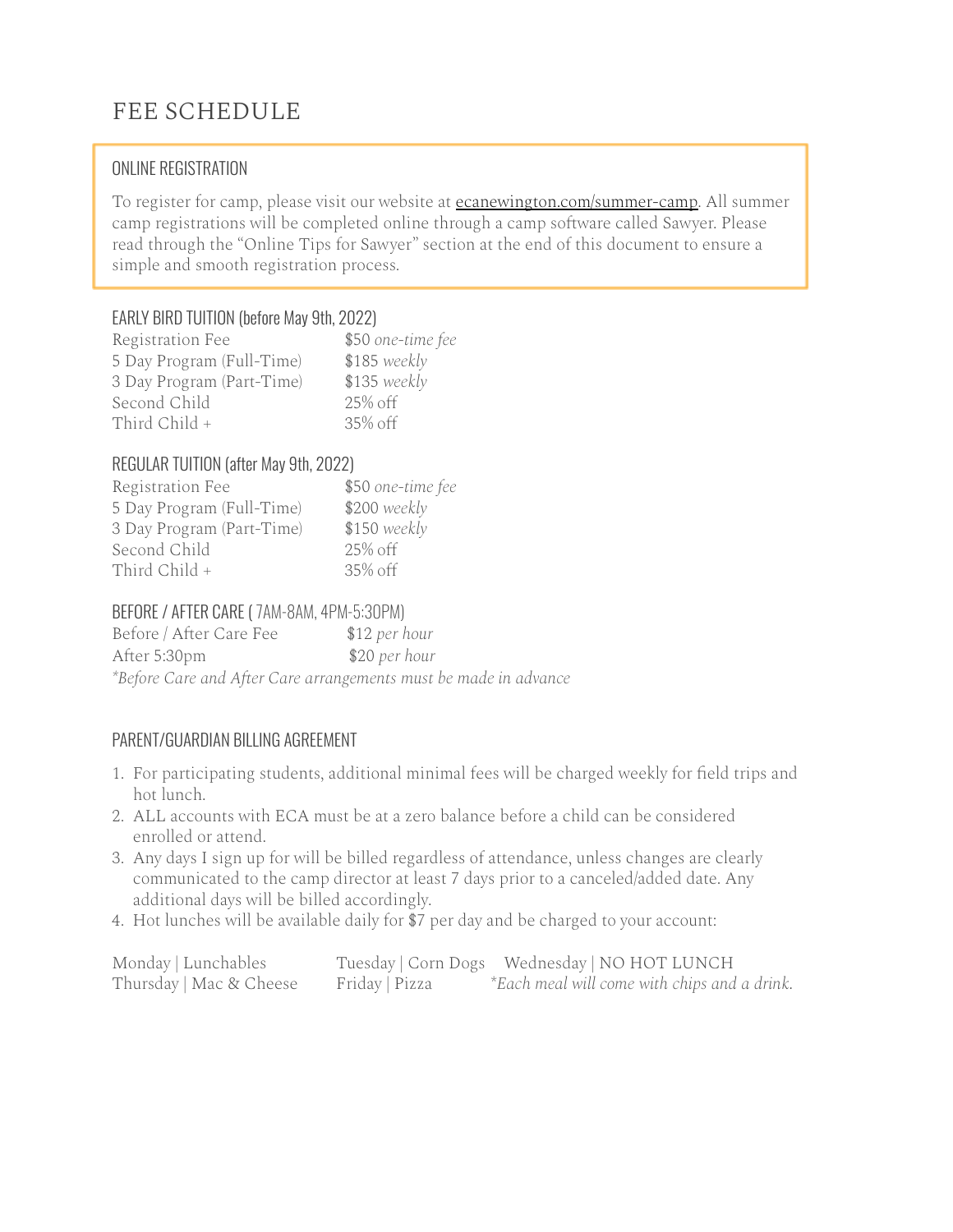### CAMP WEEK THEMES *\*K4 & K5 students have on-site field trips*

| <b>WEEK</b>    | DATE           | <b>THEME</b>      | FIELD TRIP                 | <b>COST</b> |
|----------------|----------------|-------------------|----------------------------|-------------|
| $\mathbf{1}$   | May 31-June 3  | N/A               | N/A                        | N/A         |
| $\overline{2}$ | June 6-10      | Camping           | Cookout at Riopel's        | \$10        |
| 3              | June 13-17     | Fishing           | Mini Golf                  | \$10        |
| $\overline{4}$ | June 20-24     | Hawaiian          | Bowling                    | \$10        |
| 5              | June 27-July 1 | Science           | Hiking                     | \$10        |
| 6              | $^*$ July 6-8  | Patriotic         | Splash Pad                 | \$10        |
| 7              | July 11-15     | Christmas in July | <b>Imagination Station</b> | \$10        |
| 8              | July 18-22     | Around the World  | Jonathan's Dream Park      | \$10        |
| 9              | July 25-29     | Western           | Fair Weather Growers       | \$10        |
| 10             | August 1-5     | Olympics          | Splash Pad                 | \$10        |
| 11             | August 8-12    | Dr. Seuss         | Jump Trampoline Park       | \$10        |
| 12             | *August 15-17  | N/A               | N/A                        | N/A         |

**\****3-day week only*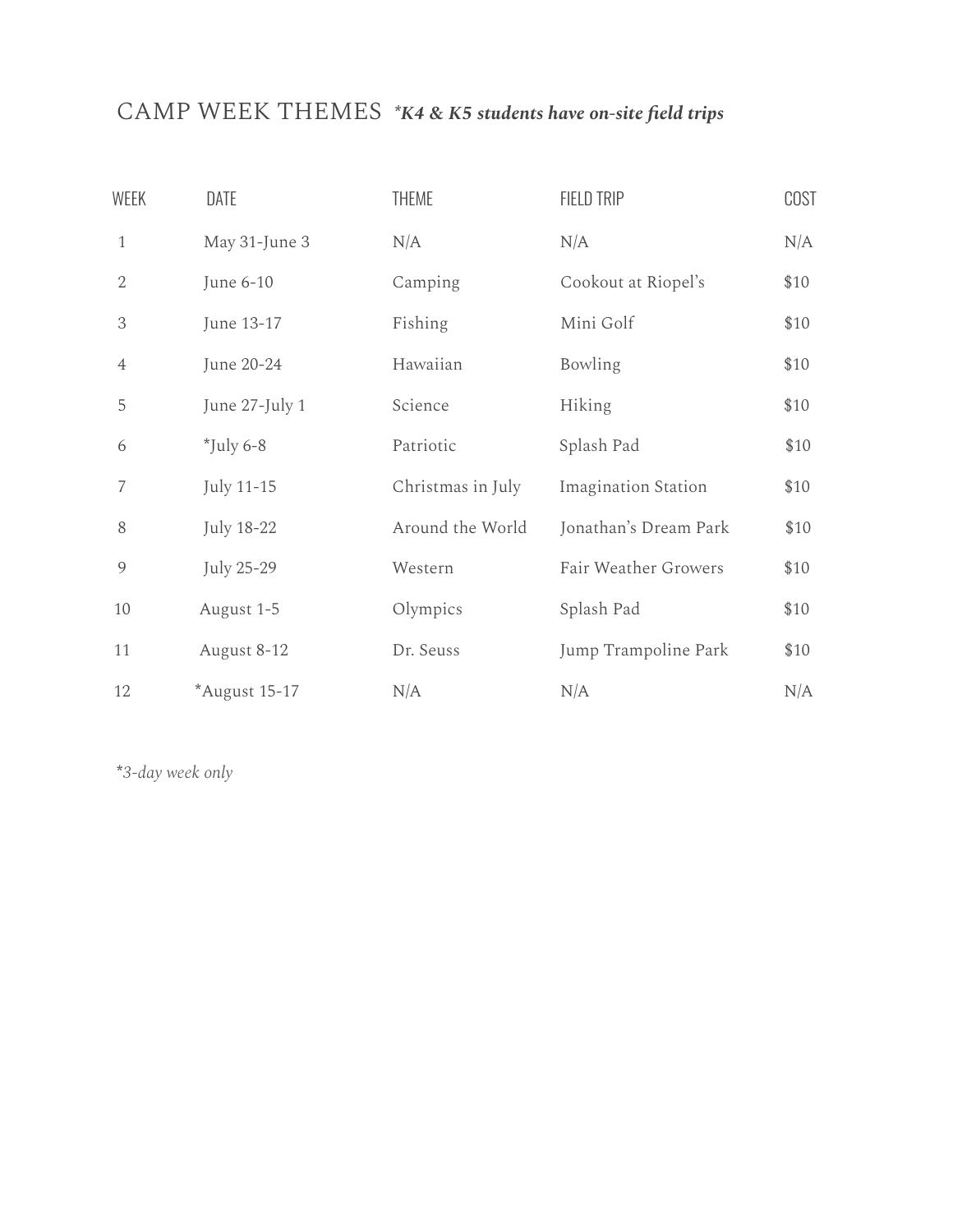## Guidelines / Student Commitment

*Please go over the following guidelines with your child:*

I make a commitment to God, myself and the Emmanuel Christian Academy Summer Camp staff to comply with the following guidelines:

- 1. I will use my inside voice at Summer Camp. I understand that this shows self-control and expresses my best character.
- 2. I will keep my hands, feet and all other body parts to myself. This shows that I respect my friends and Summer Camp family.
- 3. I will use all the furniture in the correct way. This includes use of computers, keyboards, monitors, tables, chairs, creative centers, desks, couches, carts, van/car seats, etc… This shows that I respect the Summer Camp property.
- 4. I will follow instructions, responding the first time I am asked. This reveals my confidence and respect for self and others.
- 5. I will speak politely to my friends and to the Summer Camp staff members. I will refrain from arguing and/or talking back to staff members. This shows respect for others, myself, and my reputation.
- 6. I will not bully my friends or Summer Camp family members. This means that I will refrain from intentional verbal or written name-calling, hiding or taking another person's belongings, teasing, hitting or throwing objects at another person or any other demeaning or excessive behavior that is intentionally directed at another person.
- 7. When it is time to go home, I will clean up and put away toys and will quickly meet my parent(s). This shows that I care about my program and that I and my parents are supporting each other in learning how to be responsible.
- 8. I will use words that are respectful and pleasing to God. This means that I will choose my words carefully when I think, speak, write or input words on the computer keyboard.

#### Electronic Device Usage

Electronic devices may be brought to camp but an "At Your Own Risk" policy will be administered. If an electronic device is brought in, it MUST be turned in at Check-In Time. The Summer Staff will allow it to be checked out at appropriate times. It is the PARENTS' responsibility to make sure that all personal electronic devices are taken home at Check-Out Time (ECA is not responsible for any lost or stolen electronic devices).